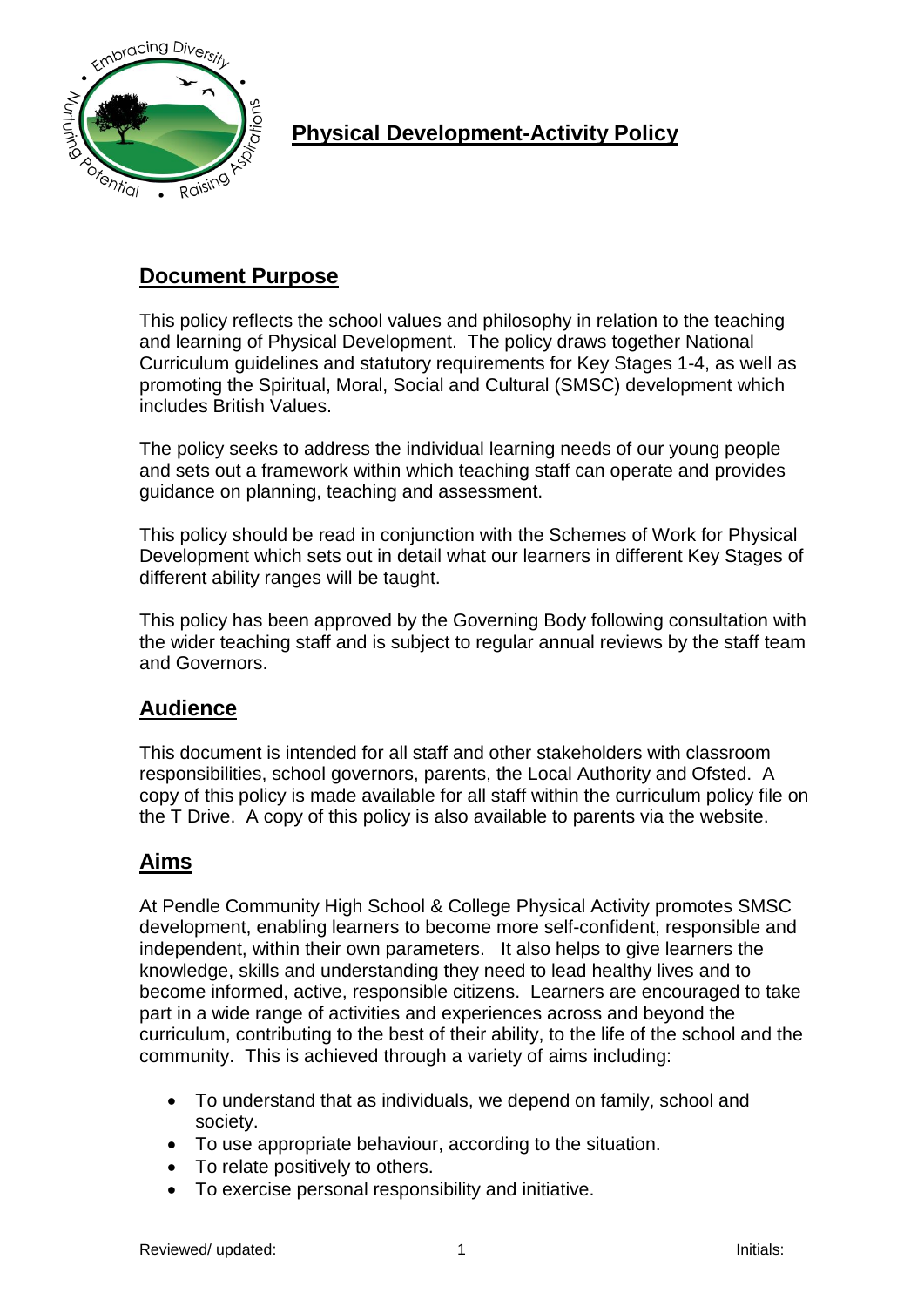

- To inspire learners to value, respect and be proud of their own cultural background and understand the traditions of other cultures.
- To recognise and challenge stereotypes and discrimination.
- For learners to develop a sense of personal worth.
- To foster learner's appreciation of the significance, awe and wonder of life.
- To be able to understand the difference between right and wrong.

In Physical Education it is intended to promote learning through the following aims: -

- To provide opportunities for learners to be active and interactive.
- To provide opportunities to develop their coordination, control and movement.
- To enable learners to understand the importance of physical activity.
- To enable learners to make choices in relation to food.
- To develop competence to excel in a broad range of physical activities.
- To engage in competitive sports and activities.
- To lead healthy and active lives.

# **Time Allocation / Cross-Curricular Links**

The subject of Physical Development is allocated the appropriate amount of time, taking into account National Curriculum (NC) guidance, to provide all learners with a broad and balanced curriculum which is appropriate for their needs. For some learners the breadth and balance of the curriculum is addressed through personalised timetables.

This subject affords opportunities to link to other curriculum areas such as:

- *Reading,* through enabling learners to be given access to a wider range of reading materials to ignite their interest. Learners learn that objects, drawings, photographs, pictorial symbols, signs and written words carry meaning and respect objects and ideas in the everyday world.
- *Speaking***,** through allowing learners to express themselves effectively, showing awareness of listeners' needs. This can be encouraged by allowing them to participate in discussion, presentation and performance. Allowing them to evaluate their own and others performances.
- *Communication,* through promoting verbal and nonverbal communication skills when explaining what they intend to do, giving feedback to others, planning and organising group or team work, giving instructions in a game,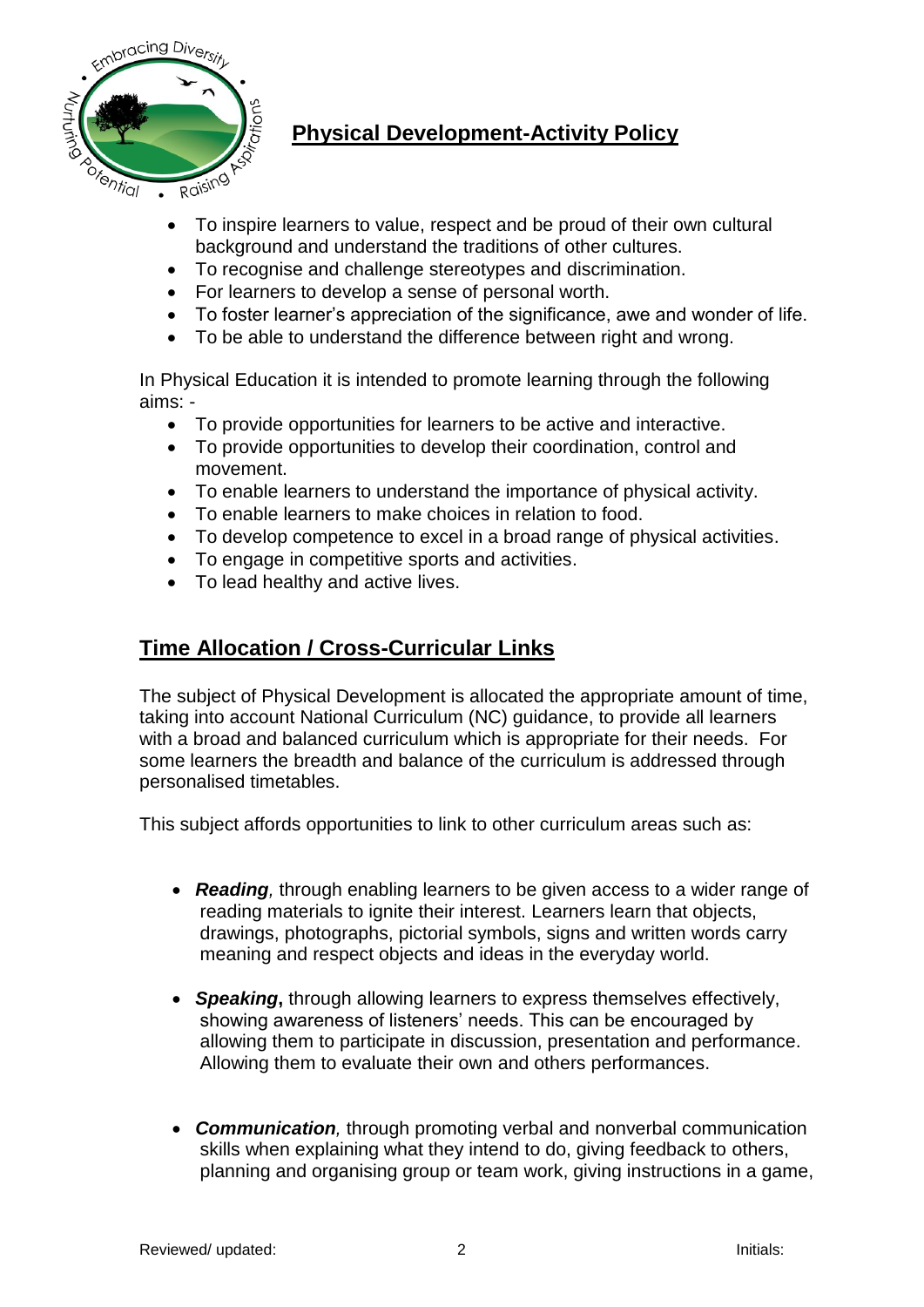

using gesture in dance, and through responding to music and other sounds in activities.

- *Number, Shape, Space and Measure*, through providing learners with opportunities to develop and improve their skills in counting, understanding and using number, calculating simple addition and subtraction problems; and to describe shapes, spaces and measures.
- *Application of number,* through collecting and analysing data, using different forms of measurement such as calculating the distance jumped, using a range of measuring and recording and using tapes to measure performances in running, jumping and throwing.
- *Digital Literacy,* through collecting, analysing and interpreting data to evaluate performance and identify priorities for improvement.
- *Personal. Social and Emotional*, through encouraging learners to develop a positive sense of themselves and others, develop social skills and learn how to manage their feelings; to understand appropriate behaviour in groups and have confidence in their own abilities.
- *Working with others,* through taking on a variety of roles in groups and teams in co-operative activities, working in a group with a collective goal and deciding on strategies to meet it, co-operating with others by observing rules and conventions when competing against them.
- *Improving own learning,* through recognising what they do well and what they need to do better, helping them to observe a good performance and to imitate it, and developing the confidence to try something new.
- *Problem solving,* through recognising the nature of the task or challenge, thinking of different ways to approach a task and changing their approach as the need arises, and understanding and applying the principles of movement, strategy, and composition to the task.
- *Science,* through learning about the human body, bodily functions and healthy lifestyles.
- *Art,* through linking PD to display work*.*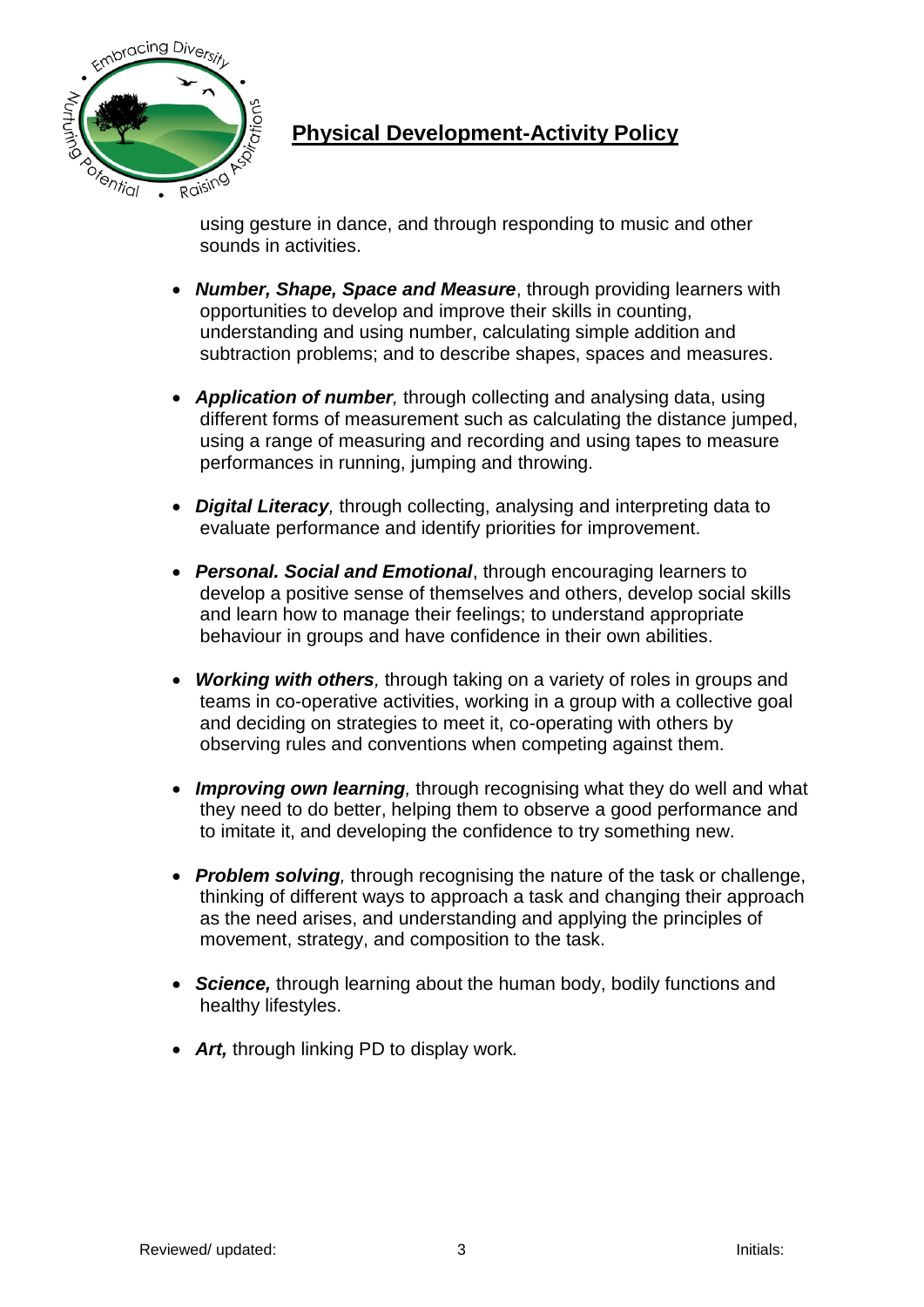

# **The Nature of the Subject**

At Pendle Community High School and College learners follow an annual rolling programme of physical activities with clearly differentiated opportunities for each group. This enables learners to revisit the same topics, gradually developing their knowledge, skills and understanding.

The curriculum for learners in Key Stages 3 is based on the National Curriculum Programmes of Study which enables all the learners whatever their circumstance or ability to take part in and enjoy Physical Education and Sport. The learners are taught knowledge, skills and understanding through games, dance, athletics and outdoor activities to ensure breadth of study. All year 7 learners swim on a weekly basis where they are taught by specialised swimming instructors and follow the National Plan for Teaching Swimming.

At Key Stage 4 learners are encouraged to become more expert in their skills and techniques and develop understanding of how to apply them to different activities. They start to understand what makes a performance effective and how to apply these principles to their own and others work. They learn to take the initiative and make decisions for themselves about what to do to improve performance and they start to identify the types of activity they prefer to be involved with. They begin to understand that physical activity promotes health and well-being as well as developing personal fitness and they begin to develop confidence through their physical competence to get involved in exercise and activity outside of school and in later life. Throughout Key Stage 4 learners follow the syllabus for the AQA Entry Level and AQA Unit Awards, (see attached scheme of work).

For learners with more profound and complex needs the breadth and balance of the curriculum is addressed through a differentiated scheme of work and individual timetables.

#### **Meeting the needs of all learners within Physical Development**

Our learners at Pendle Community High School & College have Moderate, Severe and / or Profound and Multiple Learning Difficulties including other associated difficulties such as Autism, Multi-Sensory, Visual & Hearing Impairment(s).

The wide range of needs of our learners holds no barrier to accessing the learning opportunities within Physical Activities.

For learners who have sensory impairments and/ or physical disabilities and for those who experience developmental delay, Physical Development is based upon a multi-sensory approach, which starts from direct experience and progresses to structured activities and experiences using concrete materials.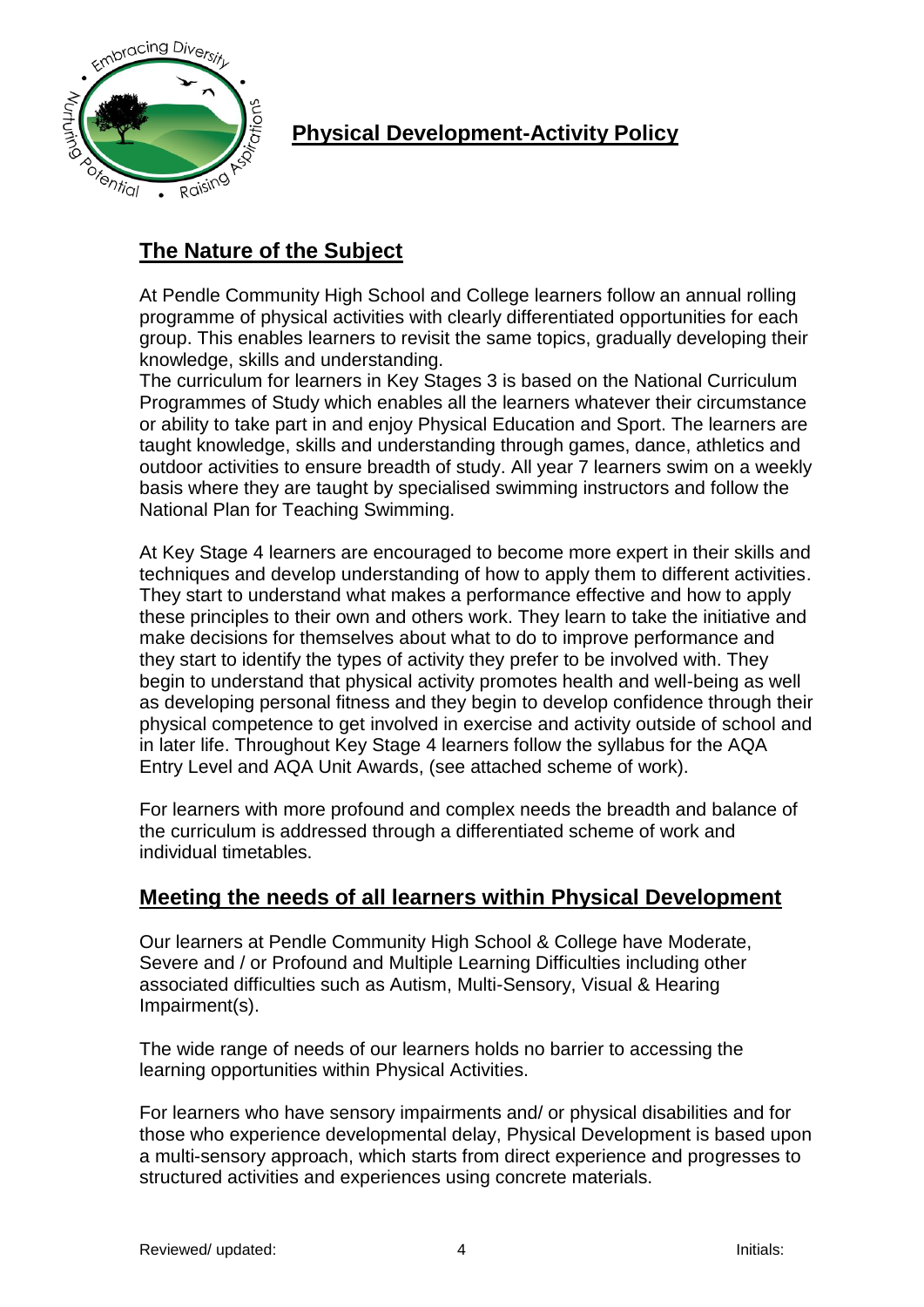

To enable the staff at Pendle Community High School & College to fully address the range of needs of the learners and to enable us to show progression within the activities for the appropriate Key Stage; the Programmes of Study as outlined in the Scheme of Work for Physical Development have been differentiated into 3 broad descriptions of learners: -

**Independent** learners are learners who are able to communicate with fluency and who are able to make reasoned choices, work and act co-operatively in a small group and with varying support, work independently.

**Supported** learners are learners whose learning is supported through structured patterns of communication and social activity to enable them to develop positive social behaviour.

**Experiential** learners are learners whose learning needs are met primarily through experiences and activities which are multi – sensory and stimulate learning through kinaesthetic approaches and the senses of touch, hearing, taste, sight and smell. It is crucially and respectfully stated that these learners may be denied some senses due to their disability and may require a greater range of learning experiences. (Julie Hicklin and Jane Dowell, 2006).

Using this personal approach, teachers can devise activities in all areas of Physical Development, which are planned specifically at the appropriate level of need and ability for all learners, which also allows learning outcomes, recording and assessment to be directly linked to learning objectives. (Refer to **Appendix 1**: **Teaching & Learning Guidance**)

At Pendle Community High School & College the *non-statutory / statutory* guidance identified in the National Curriculum Programmes of Study for Physical Development have been adapted to ensure that coverage is appropriate for the needs of all learners. This can be found in the subject map and schemes of work for Physical Development as found in **Appendices 2 & 3.**

#### **Additional Physical Activities**

Individual learners attend additional 15 minute morning sessions, the sessions incorporate a wide range of activities to develop body and spatial awareness, fitness and coordination, visual and listening skills, gross motor and fine motor exercises.

Some learners also have the opportunity to access a range of adapted bikes for using indoors and also outside along the fitness trail.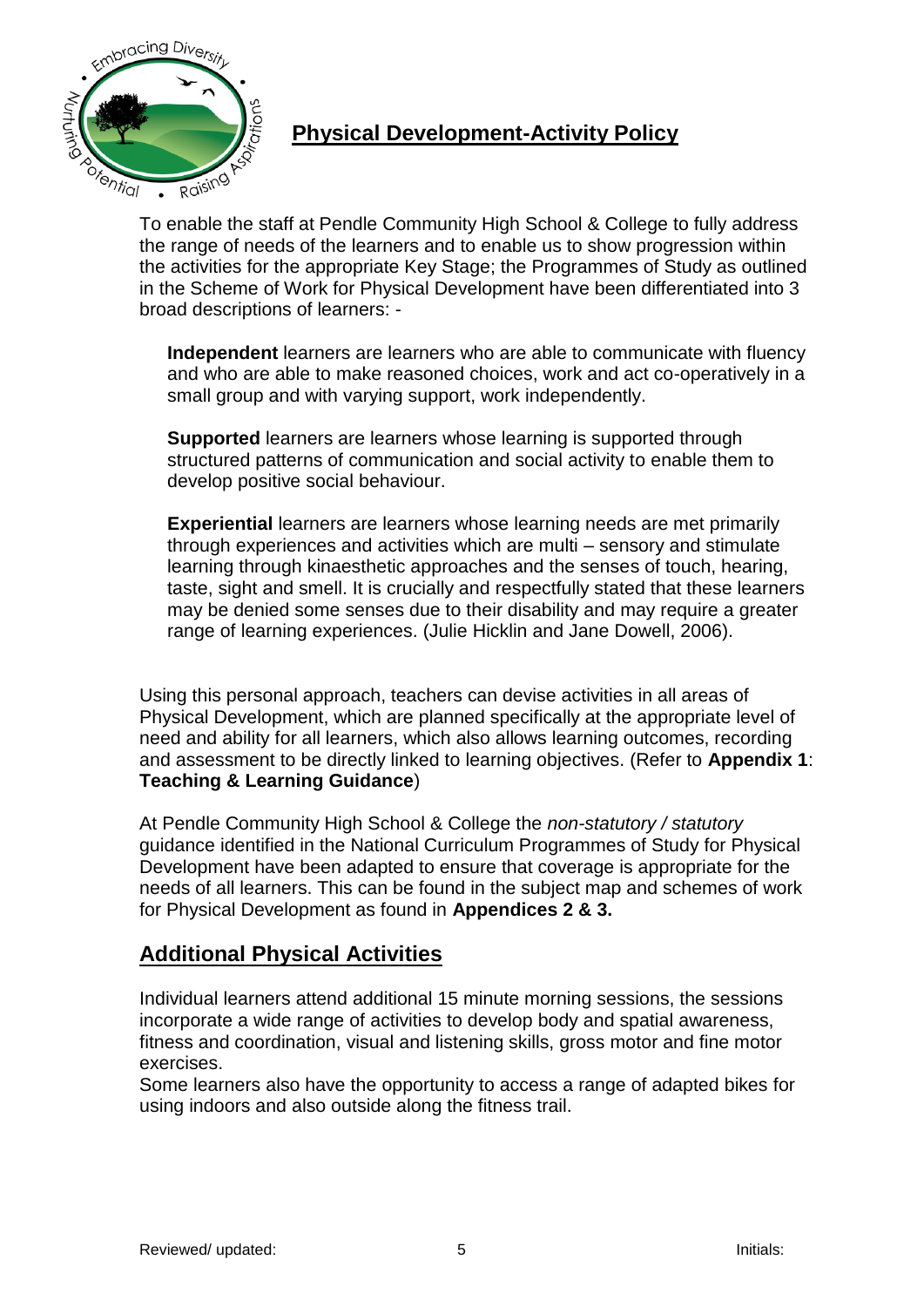

# **Rebound Therapy**

Rebound Therapy offers learners the opportunity to experience low level trampoline activities that help develop coordination, core strength and stability, freedom and control of movement, confidence as well as communication skills. Learners follow a personalised program that is prepared to meet their individual needs, this is prepared after the Risk Assessment is formulated and agreed by the learners Parent/Carer and Staff team. PE staff are qualified to deliver and support individual planned trampoline sessions. (**Rebound Therapy Policy can be found in Appendix 4).**

# **Hydrotherapy Pool**

Hydrotherapy is an additional option that we offer to learners within our school and local community. The pool is heated which encourages a relaxing atmosphere where learners can take part in water based activities or physiotherapy in a safe and enjoyable way. Learners follow a personalised program that is prepared in consultation with health professionals to meet their individual needs. This is prepared in conjunction with a Risk Assessment which is formulated and agreed by their Parent/Carer, the Head teacher and lead for Physical Development.

Planned sessions enable learners to further develop their knowledge in body awareness, strength and endurance, and self-confidence. Learners who have limited movement have the opportunity to participate in the pool regularly to enable that their individual needs are met. The pool environment linked to a personalised program provides a desirable place in which to [exercise and to treat](http://www.spine-health.com/wellness/exercise/exercise-and-back-pain)  [or to relieve pain.](http://www.spine-health.com/wellness/exercise/exercise-and-back-pain) It can also aid the development of improved balance and strength, and encourage a learner to a greater range of positions/movements. (Hydrotherapy Manual can be found in Appendix 5; an Example of a Risk Assessment can be found in Appendix 6).

## **Competitions and Festivals.**

Socialising, working with and competing against other learners is an important part of our PD curriculum. Learners are provided with the opportunity to develop and extend their knowledge, skills and understand sports through regular competitions and sporting festivals, such as Swimming Gala, Boccia, Football and Sailing tournaments. Pendle Community High School & College have strong links with schools and clubs within Sports Partnership, local Football Club, Bolton Sailing Club, as well as other special schools within the Lancashire area. Learners attend events throughout the year.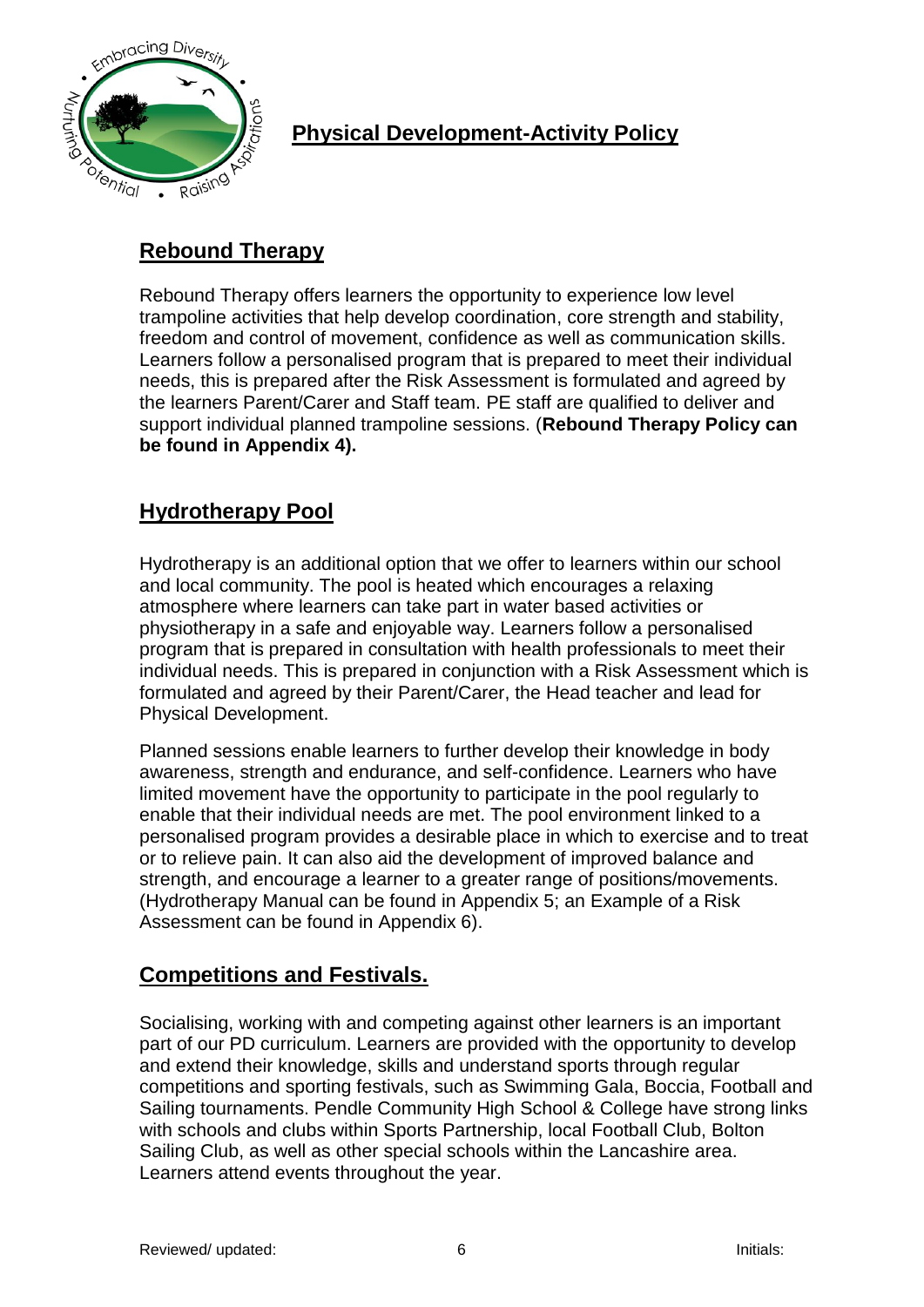

## **Break times/ Lunches**

Our learners are encouraged to take part in activities on the Multi Use Games Area and in the School Sports Hall. Our learners are encouraged to take responsibility for the monitoring of their equipment (stored in a box). We aim to encourage all our learners to take part in a range of clubs and involve them in deciding the clubs that school can offer (School council).

#### **Lunchtime:**

• Seasonal activities throughout the year.

## **Clubs and School Links**

PCHS & C seeks to provide all learners with the opportunity to participate in wider sporting and physical activity opportunities. Wherever possible they are encouraged to attend appropriate clubs out of school through distribution of posters or by directly contacting relevant parents/carers. Lunchtime and After School clubs are offered to all learners, and are run both by school staff and coaches. All visiting coaches will be subject to DBS / staffing checks in line with the school Policy.

#### **After School Clubs:**

- Sports club
- Dance club
- Fitness club

#### **School Trips:**

At Pendle Community High School and College, we offer a number of outdoor education experiences throughout the year these include:

- Trips to our Local Nature Reserve, Lomeshaye Marsh
- Scout expeditions
- KS3 Trips to The Wingate Centre
- KS4 Trips, weekend and weekly to Ullswater, the Outdoor Activity Centre

#### **Staff Activity:**

Staff at PCHS & C aspire to be positive role models for our learners. We aim to take part in physical activities whenever possible, for e.g. playing games with our learners at play time and lunchtime.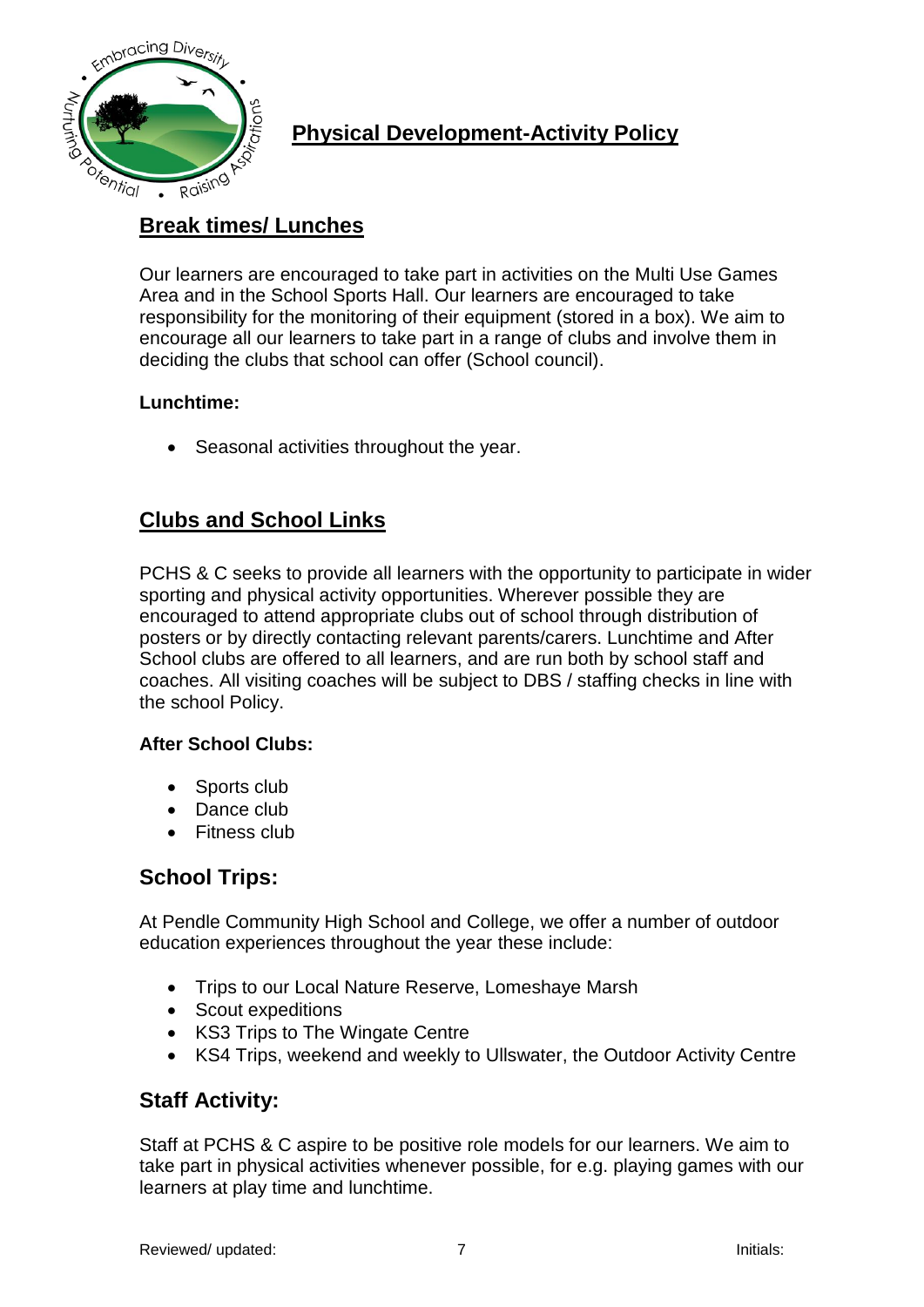

## **Independent Travel:**

In close liaison with parents/carers, identified learners may take part in an independent travel training programme. This programme is supervised by a designated member of staff who aims to train learners with the skills required in order to travel to school and around their local area independently using public transport (bus and rail).

## **Further Education Clubs:**

With an emphasis on age and stage appropriate socialisation skills our post 16 learners have the opportunity to undertake their own lunchtime and enrichment activities. These can include: Table football, Wii games, Football, Games, keep fit / dance, walking on the fitness trail and exercise bike.

# **Assessment, Recording and Reporting of Pupil Progress**

#### **Introduction - Monitoring Pupil Progress and Achievement**

At Pendle Community High School & College, we have a good knowledge of the strengths and areas for development of individual learners. From this, accurate judgements can be discerned to ensure targets are sufficiently challenging to meet staff's high expectations through:

- Continuous Teacher assessment based on P Scales and B Squared.
- External assessment leading to nationally recognised accreditation.
- The monitoring and evaluation of Individual Education Plans (IEPs) and individual objectives, target planning and recording.

In addition, summative information can be found through:

- End of Key Stage 4 & 5 Record of Achievements.
- The Annual Review of a learner Education, Health & Care Plan.
- Through the annual End of Year Report.

Additional supporting comments can be gathered through:

Regular Parents' Evenings.

Reviewed/ updated:  $\overline{\phantom{a}}$  8 Initials: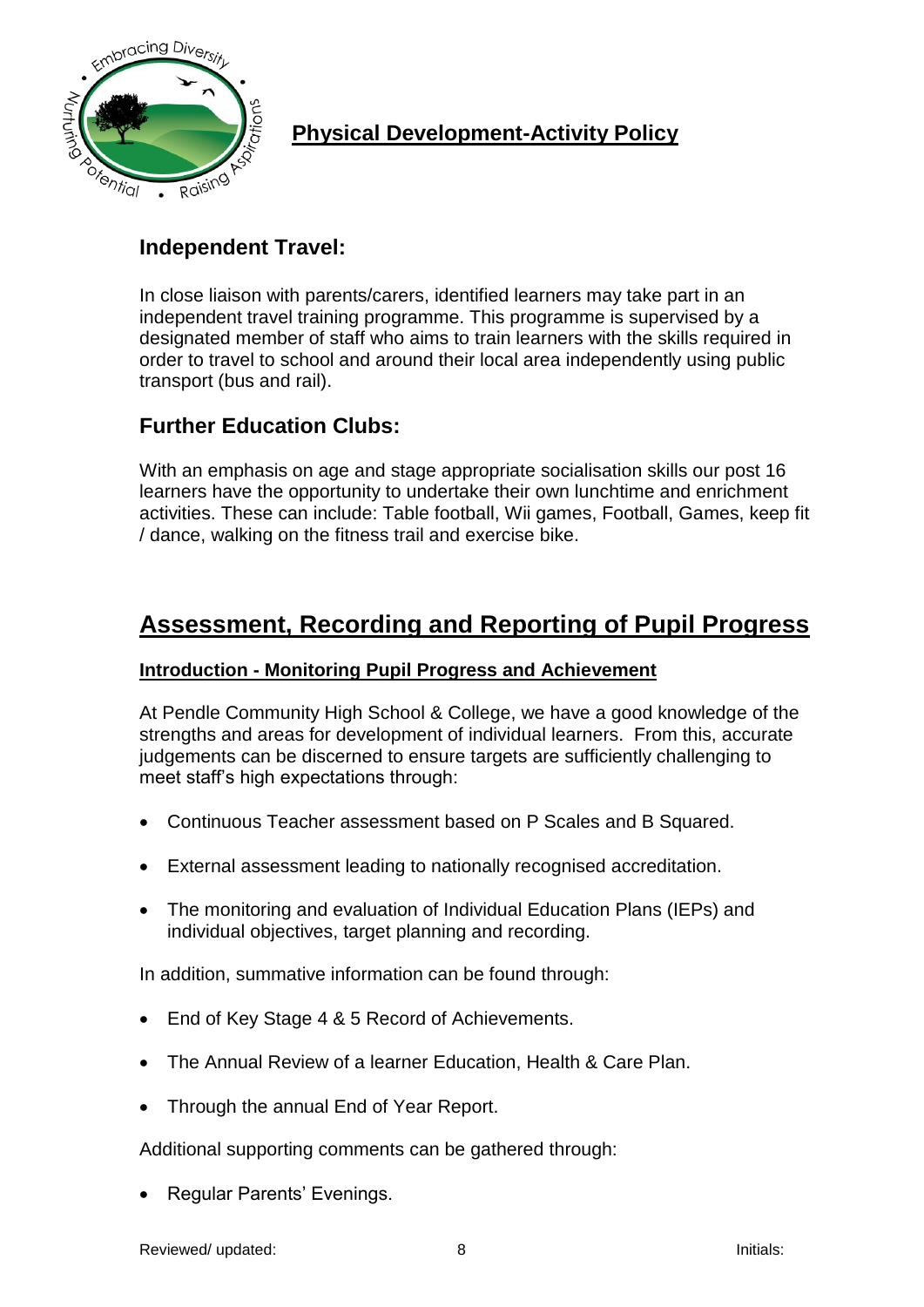

Comments and input from parents and other professionals.

These contribute to supporting the staff team to fully monitor, evaluate and record pupil's progress.

# **Subject Development and Resources**

The whole school development of Physical Development and purchase of resources for Physical Education is planned through the annual Subject Development Planning cycle and expenditure evaluated as part of that process.

The Subject Leader is responsible for providing a regularly updated audit of resources available for their subject area which is made available to all teachers with a further copy available in the staff work room and relevant storage area.

All resources are stored in the PE store room, (PED 08)

Any resources borrowed from the store room should be returned.

Resources that are borrowed should be signed out by a member of staff and recorded on the notice board.

All updated individual Hydrotherapy Pool Risk Assessments can be found in a file in the Hydrotherapy Pool office.

All individual Rebound Therapy Risk Assessments can be found in a folder in the PE store.

# **Health and Safety**

The Subject Leader for Physical Development has a general responsibility for the application of the LA and Schools Safety Policies within their subject area and is directly responsible to the Headteacher for the application of all health, safety and welfare measures and procedures within their own department/ area or work.

#### For Example:

Safe use / movement of equipment

Physical Development: Wearing appropriate clothing and footwear, track suit / tee shirt / trainers, no jewellery

Hydrotherapy: Appropriate swim wear, tee shirt, shorts, the covering of tattoo's, no jewellery

Rebound Therapy: Tracksuit bottoms, tee shirt, socks, no footwear on the bed, no jewellery

Learners should be encouraged to change into school Physical Development kit which is different from the uniform. Staff should also change for P.D. into suitable footwear and clothing as a model, to show that appropriate clothing is needed for these activities.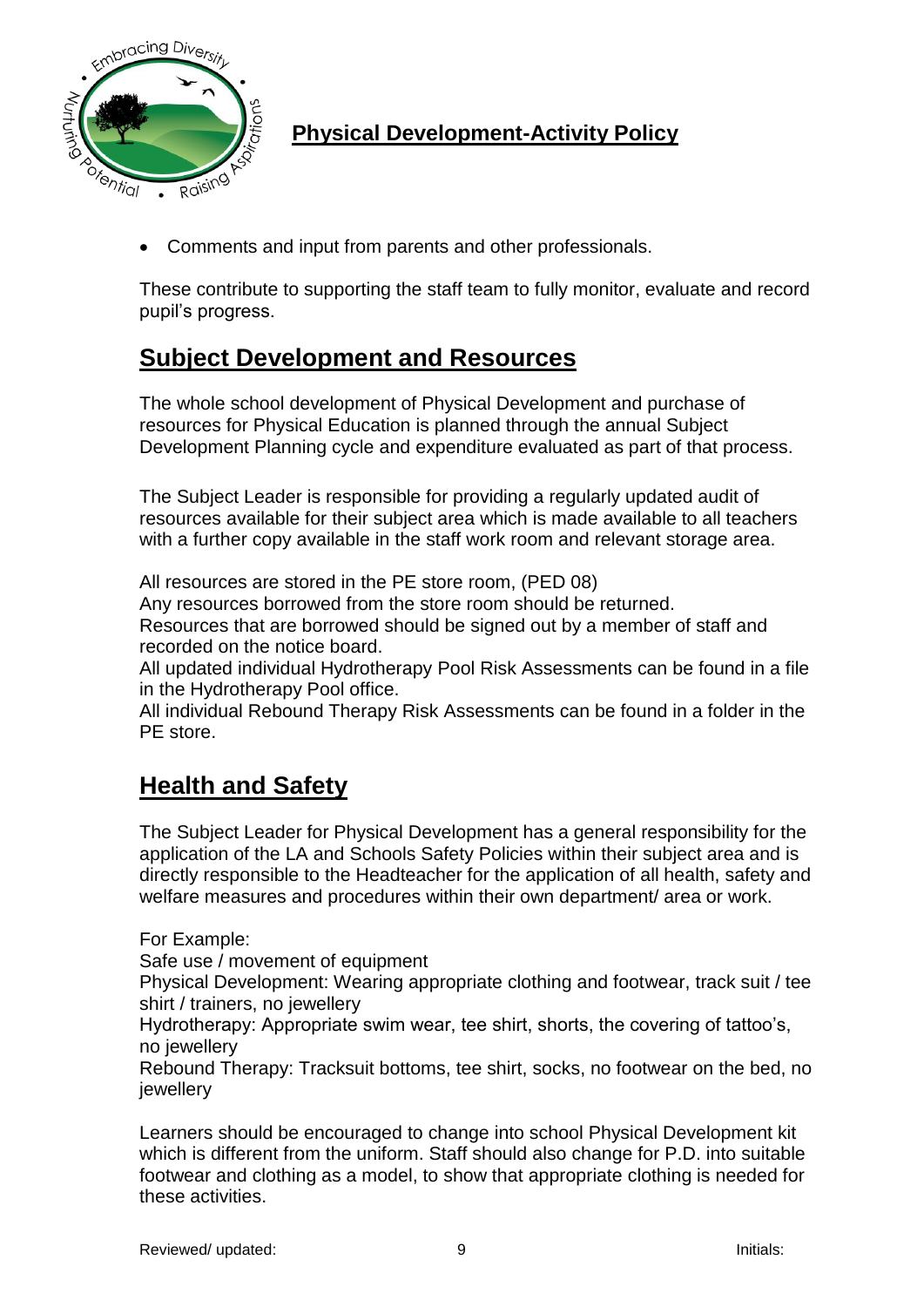

Where appropriate risk assessments should be included in lesson plans and safety aspects should be considered with the learners prior to the task. First aid equipment should be available (Medical Room) and staff should know what to do and who to call for assistance in the event of an accident. Inhalers and other medication for learners must be readily accessible and taken with the group when offsite. Regular checks should be made on all equipment. The subject leader should make frequent visual checks for wear and tear and security of major items.

Learners should be taught how to move and use apparatus safely under supervision of a teacher or responsible adult. Learners should be made aware of safe practice when undertaking any PE activity (e.g. not running or jumping in front of others and stopping when asked). Learners should be made aware of and be informed of the safety risks involved in wearing inappropriate clothing, footwear or jewellery. Good behaviour management is fundamental to safety and the school behaviour policy is adhered to at all times.

All employees working within the subject area and/ or specialist room have a responsibility to take reasonable care of their own health, safety and welfare of other persons who may be affected by their acts or omissions while at work. They also have a responsibility to co-operate with the Subject Leader so that employers can comply with their statutory duties and specific responsibilities in terms of Health and Safety.

#### **Appendices:**

- **1. Teaching & Learning Guidance**
- **2. Subject Maps for Key Stages 3 & 4**
- **3. Schemes of Work**
- **4. Rebound Therapy Policy**
- **5. Hydrotherapy Manual**
- **6. Risk Assessment (Example)**

**Footnote:**

**This curriculum policy for Physical Development should be read in conjunction with the 'Whole School Policy for Curriculum, School Organisation, Curriculum Planning and Assessment Reporting & Recording'.**